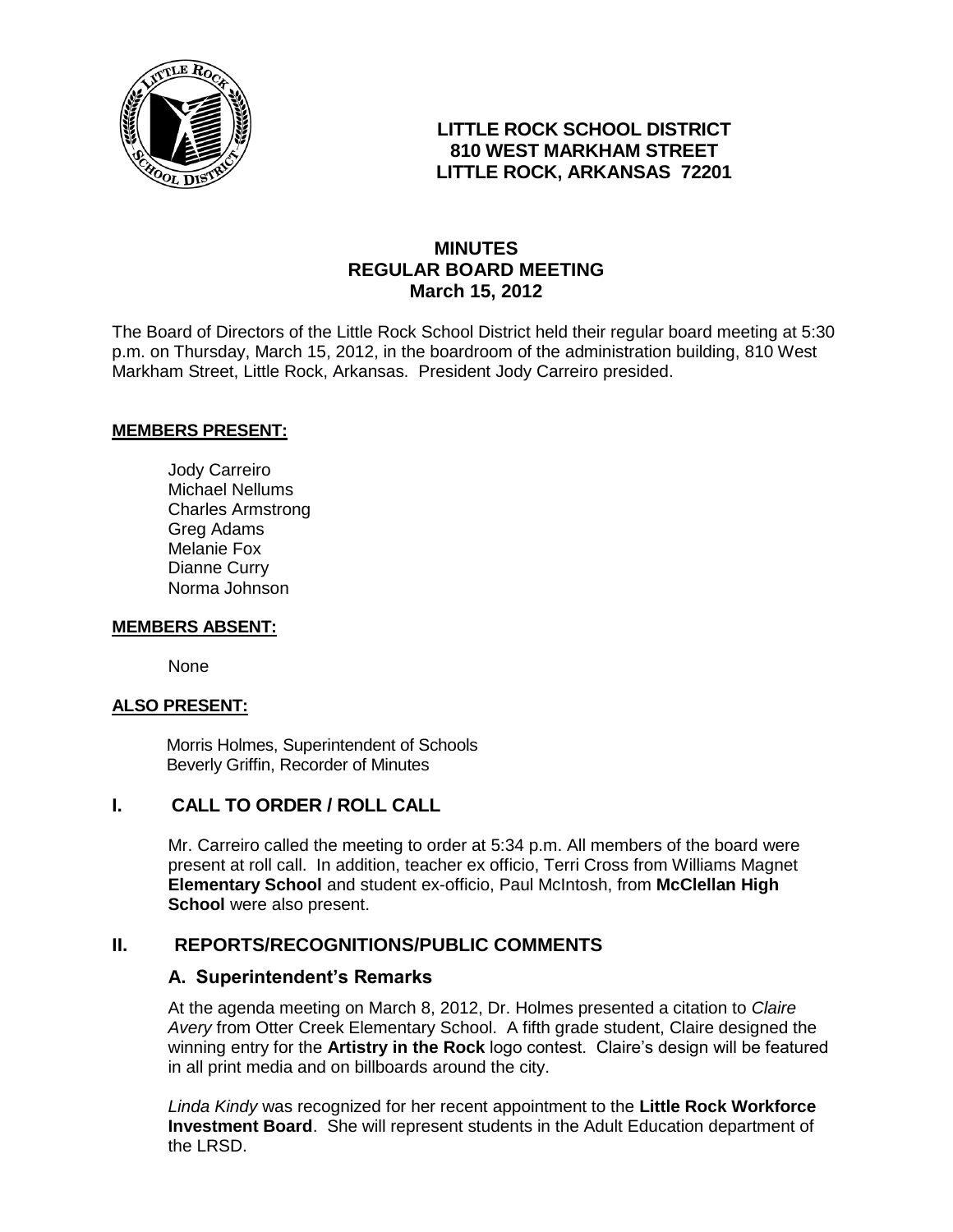*Dr. Betsy Kaye* from the Elementary Literacy Department was recently chosen as one of five internationally recognized educators to review the latest edition of an observation survey of early literacy achievement. The assessment is used around the world by teachers of beginning readers and has been recognized as the highest rated screening tool by the National Center for Response to Intervention. Dr. Kaye is the only representative from the U.S. to serve on this international committee.

At the March 15, 2012, meeting LRSD Theatre students performed brief excerpts from their spring presentations in recognition of **"Theatre in Our Schools"** month. In addition to students from all five high schools, students from Mann Magnet Middle were also present.

Board Member Johnson invited Dale Ellis to the meeting to make a brief presentation on the 529 Plan which allows individual contributions to a tax deferred account to be used for college expenses. Mr. Ellis is the 529 Project Coordinator for the Arkansas Treasury of State. Packets of information were provided for the public.

The student ex officio for March was **Raga Brown** from **McClellan High School**. **Terri Cross and Lori Hoyt** from **Williams Magnet Elementary** shared the teacher ex officio service for the month of March.

#### **B. Partners in Education**

At the agenda meeting on March 8, Ms. Milam presented one new partnership for the board's consideration and approval.

**Jefferson Elementary School** represented by *Brenda Dorman* in partnership with **Calvary Baptist Church**, represented by *Pastor Simpson*

Mr. Armstrong moved to approve the partnership; Ms. Fox seconded the motion. It **carried unanimously**.

*W.J. Monagele* VIPS Board president was present at the agenda meeting and recognized Linda Kindy as the newest appointee to the Workforce Investment Board. He reported the GED program awards ceremony would be held the following night.

Ms. Milam announced the upcoming annual VIPS awards program, Evening for the Stars, Tuesday, April 17<sup>th</sup>, at the Holiday Inn Airport Conference Center. Lawrence Hamilton will be the emcee for the program. It was noted next year is the  $40<sup>th</sup>$ anniversary of VIPS, and planning for a special program to celebrate this milestone has already begun.

## **C. Remarks from Citizens**

*Carl Farr* addressed the board regarding "Reach Farr, Say Yes to E-Go" program. This program works with students to mentor and develop character and career goals.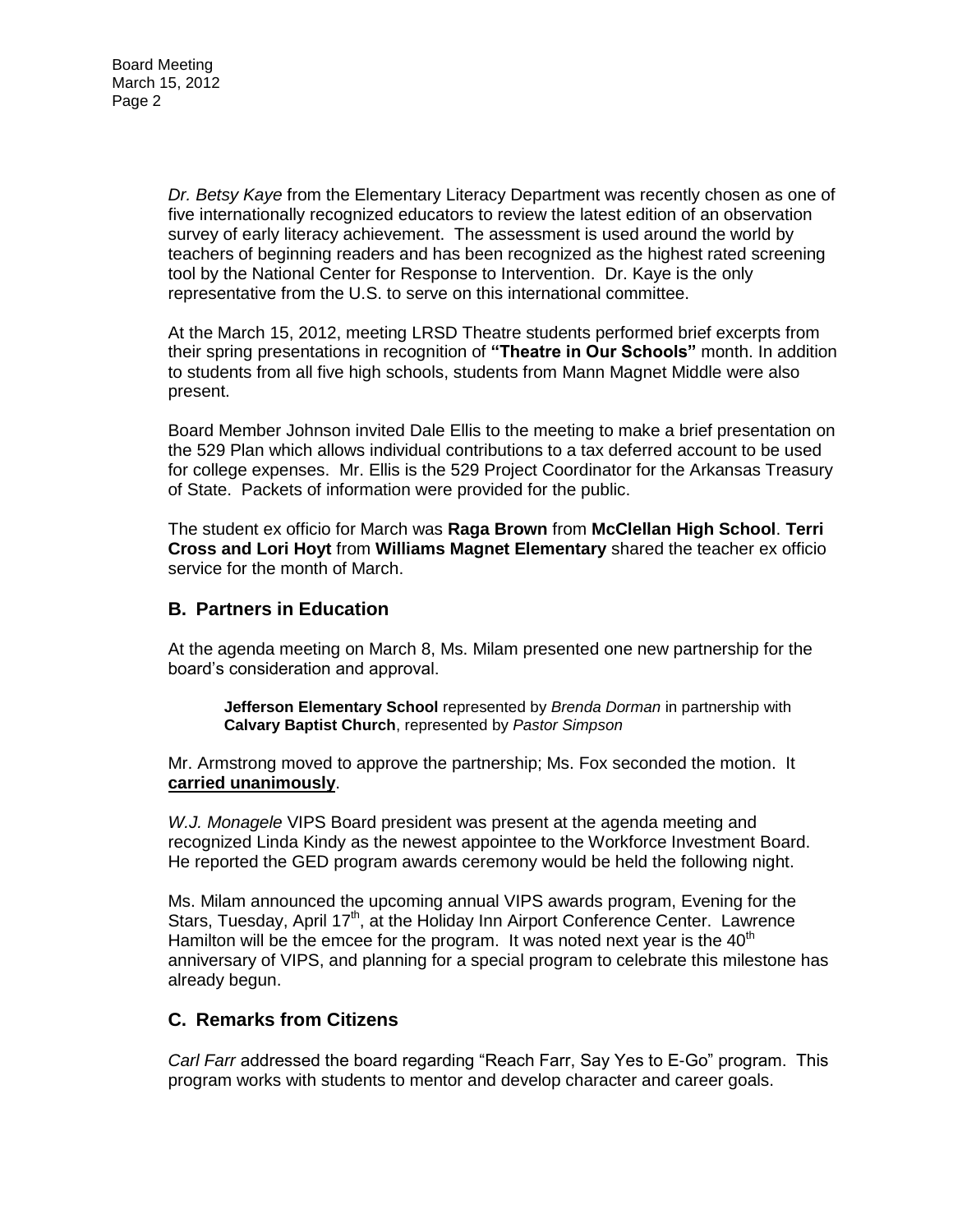# **D. Legal Update**

Attorney Chris Heller provided an overview of ongoing legal actions and issues. A hearing will be held on March 29, before Judge Marshall on the topics of charter schools, transportation, and student achievement. It is our responsibility to convince the judge that the LRSD should either win the case on the basis of information already presented or convince him there is enough evidence to warrant a trial.

He also reported continuing to work with Metroplan to further develop the election zone map proposals which need to be submitted to the Pulaski County election commission. He was scheduled to meet with them on Monday, and expected to have another map by the middle of the next week.

Mr. Heller reported briefly on two EEOC claims, one which is in arbitration and one which is being reviewed by the Office of Civil Rights. There is also a pending suit involving an injury from a bus accident case. None of the cases involve significant financial risk to the district.

In addition, there is one pending "teacher fair dismissal" case, and another pending suit involving a group of employees in the maintenance department. The trial is scheduled in November 2012.

#### **E. Donations of Property**

The board was asked to approve the receipt of recent donations to the district. Mr. Nellums made a motion to accept the donations; Ms. Curry seconded the motion and it **carried unanimously**.

| <b>SCHOOL/DEPARTMENT</b> | ITEM                                                                                                                              | <b>DONOR</b>                                          |
|--------------------------|-----------------------------------------------------------------------------------------------------------------------------------|-------------------------------------------------------|
| Central High School      | German classroom texts and supplies<br>valued at \$350.00                                                                         | Mr. & Mrs. Thomas Galek                               |
|                          | \$500.00 cash to the Debate Team                                                                                                  | Mangaraju Chakka and Kanthi<br>Dasari                 |
| Mann Magnet              | \$60.00 cash to the art department for<br>supplies                                                                                | Pat Henry                                             |
| Roberts Elementary       | \$500.00 cash to the EAST program to<br>assist with expenses for students<br>attending the EAST conference in Hot<br>Springs      | <b>Bancorp South</b>                                  |
| <b>Wilson Elementary</b> | Donation of 70 dinners, valued at<br>\$350.00 to be used during<br>Neighborhood Awareness Night and<br><b>Student Talent Show</b> | Popeye's Chicken #4643, Mr.<br>Sampson Clary, Manager |

#### **DONATIONS**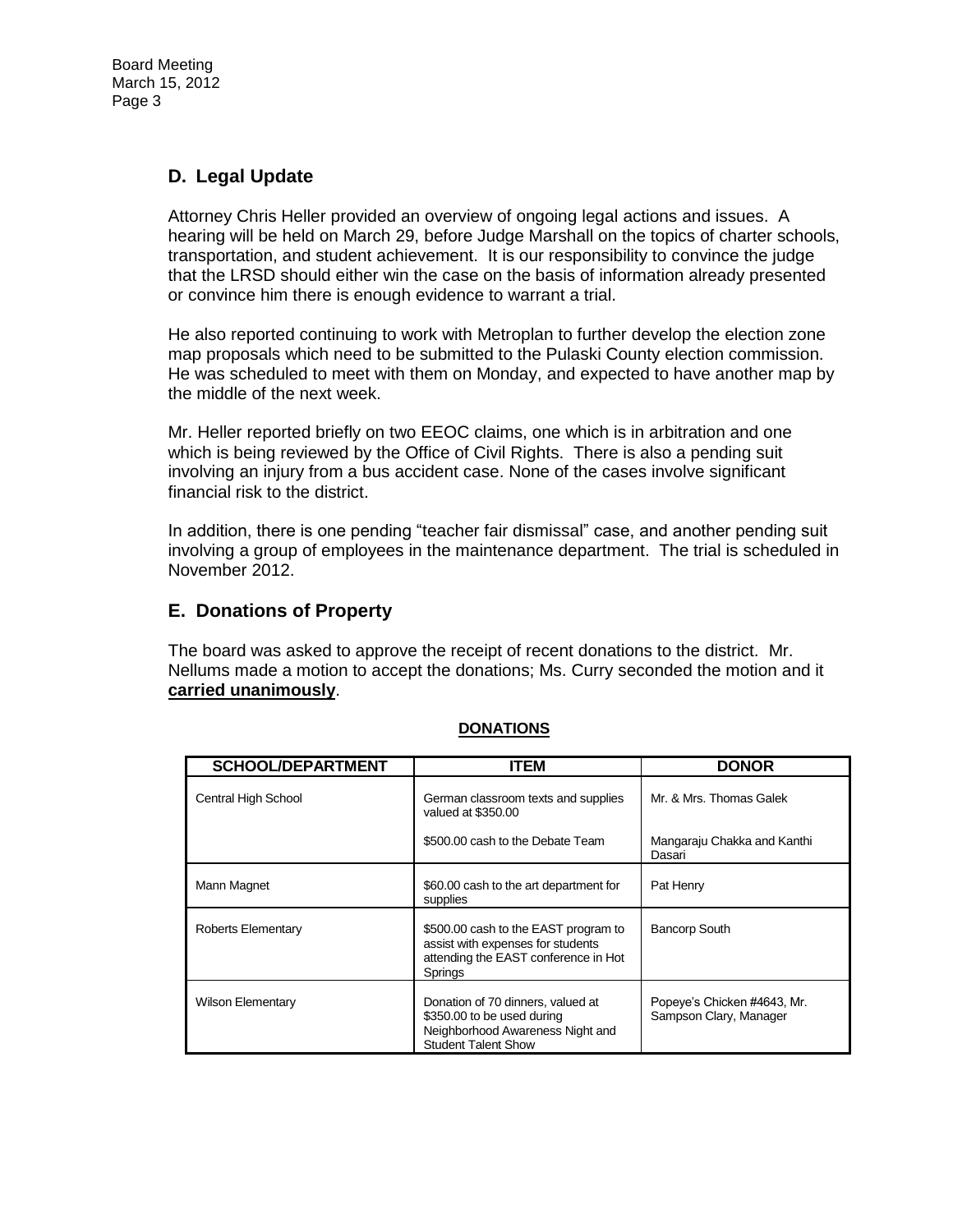# **F. Little Rock PTA Council**

No report.

#### **G. Little Rock Education Association**

Cathy Kohler wished the audience a restful spring break, and she reported looking forward to completing the contract negotiations process.

## **III. REPORTS AND COMMUNICATIONS**

#### **A. Remarks from Board Members**

Ms. Johnson thanked students from Central High School who participated in a citywide cleanup program on Saturday morning. She encouraged Hamilton parents to support their children in their education . . . "just because your child attends an alternative learning center, don't give up. Children make bad choices, but parent should continue to encourage and push." She announced that Hamilton PTSA would be granting scholarships to students from Hamilton who pursue higher education after graduation.

Ms. Fox wished everyone a restful spring break.

Mr. Nellums congratulated student athletes, especially from Parkview and Hall, for claiming the state basketball championships. He thanked the coaches and staff for working with the students to make them successful. He suggested the district make a contribution to purchasing the students' championship rings.

Mr. Armstrong commented on Mr. Farr's presentation and thanked him for assisting students in setting goals. He encouraged him to keep up the good work. Mr. Armstrong also congratulated Hall and Parkview for winning the state basketball championships.

Ms. Curry also thanked Mr. Farr for the information presented. She reported participating in the Cloverdale mock interviews, working with students who were working toward setting career goals.

Mr. Adams reported participating in a Health Fair at LR Central High, and he thanked members of the mental health and medical community for participating. He also visited a debate class and met with students who would be participating next month in mock trial competitions. He thanked members of the middle school task force and expressed appreciation for their time and efforts in listing to the concerns of the community.

Mr. Carreiro reported attending the ADE meeting where the Charter School issues were discussed. He noted the required request by the LRSD to amend the Cloverdale Middle School charter to change to the 8 period day which will be implemented in other middle schools across the district. He reported attending a panel discussion and workshop with the Arts Director for the National Endowment for the Arts. He expressed pride in that the LRSD is providing a high quality arts education, and he thanked Dr. Routen for her work.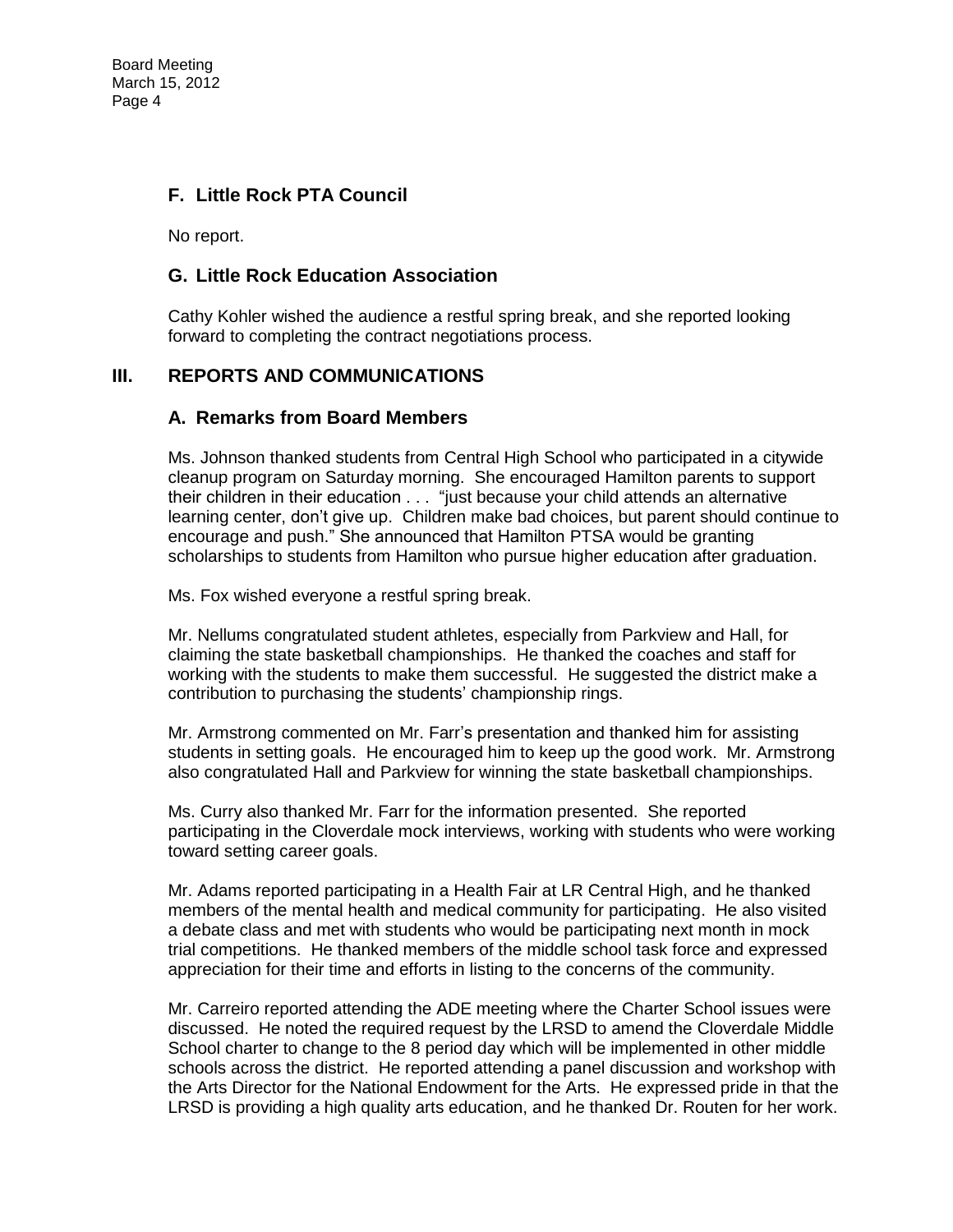# **B. Revised Drug Testing Handbook**

Dr. Holmes reviewed the proposed revisions to the employee drug testing handbook and asked the board to develop a clear policy in the future to ensure employees in transportation, security, and any position that requires operation of a district vehicle be subject to strict drug testing guidelines. Ms. Fox moved to accept the drug testing handbook; Ms. Johnson seconded the motion. The motion carried 6-1, with Mr. Nellums casting the no vote.

Mr. Bailey reported briefly and thanked the people who served on the review committee. Attorney Eddings participated in the review and considered the "reasonable cause" component of testing employees. Bobby Jones responded to questions, and noted the LRSD has been drug testing employees 20 years. Part of the practice has been to encourage employees to voluntarily submit to treatment if they have a problem and to enter a drug testing program in order not to jeopardize their employment.

# **C. Report: Minority Vendors**

Dr. Holmes asked Mr. Becker to provide information on the draft of proposed revisions to board regulations regarding employing and utilizing minority vendors in the LRSD. The district's policies and regulations are being updated and reviewed for specificity. Mr. Becker is working with procurement and others to collaboratively develop a plan to identify eligible minority vendors.

Darral Paradis responded to questions and provided a handout for the board's information. Mr. Nellums and Mr. Armstrong encouraged additional utilization of minority contractors, businesses and restoration companies. Ms. Curry suggested participating in minority business recruitment fairs.

## **D. Internal Auditors Report**

Mr. Becker's report was printed in the board's agenda. No other information was requested.

# **IV. APPROVAL OF ROUTINE MATTERS**

## **A. Minutes**

Minutes from the regular board meeting held on February 23 and from a special meeting held on March 8 were presented for review and approval. Ms. Fox made a motion to approve the minutes as presented. Ms. Johnson seconded the motion and it **carried unanimously**.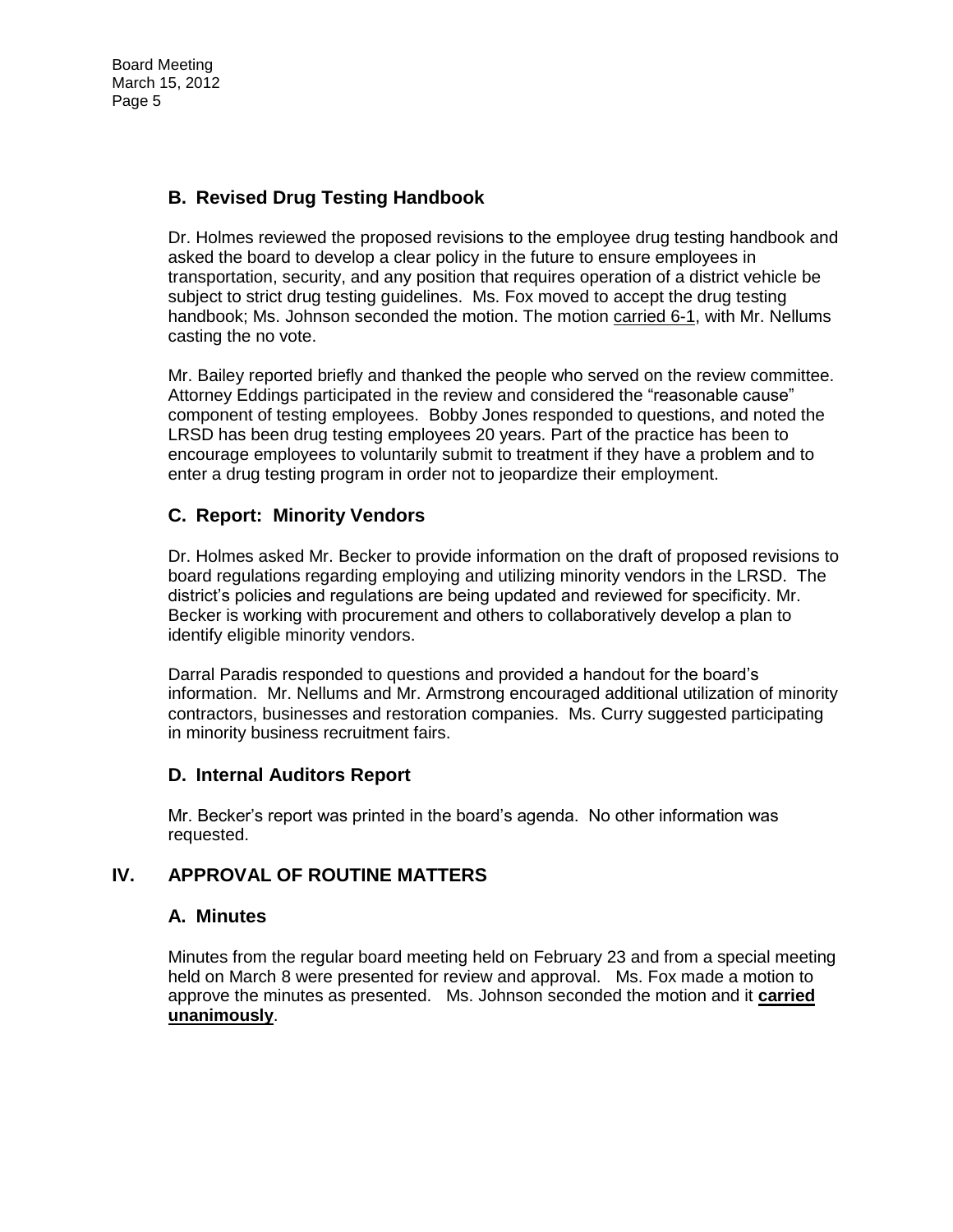# **V. GOVERNMENT AND PUBLIC AFFAIRS**

# **A. Rezoning of Board Election Zones**

Mr. Heller provided brief information earlier in the meeting regarding the proposed maps for rezoning the school district election zones in Little Rock. Mr. Carreiro read a portion of an email sent to the board by Mr. Heller; he asked for consensus from the board to agree to allow Mr. Heller to continue the process of coming up with an alternative map that would further define the boundaries of neighborhoods, especially those in zones 6 and 7.

Mr. Carreiro requested a motion to eliminate several of the draft map proposals and to only keep for consideration the map marked Option 5 of the current maps along with the new map Mr. Heller will present next week. Mr. Armstrong made the requested motion; Mr. Nellums seconded, and it **carried unanimously**.

## **VI. HUMAN RESOURCES**

## **A. Personnel Changes**

Routine personnel changes were provided in the board's agenda. Ms. Fox moved to approve; Ms. Curry seconded the motion and it **carried unanimously**.

In addition, the board was asked to approve the recommendation to employ Pamela Smith as the district's new director of communications. Ms. Curry moved to approve, Ms. Fox seconded the motion and it **carried unanimously**.

# **VII. FINANCE & SUPPORT SERVICES**

## **A. Budget Update**

Mr. Bailey provided a brief update in conjunction with the monthly financial statement review. He reported some progress on preparing for the upcoming 2012-13 budget season, and agreed another worksession would be held when additional information was available. He noted some major changes to the budget as staffing patterns are reconfigured at the middle schools to accommodate the eight-period school day.

## **B. Monthly Financial Reports**

The monthly financial reports were provided in the agenda.

# **VIII. CLOSING REMARKS**

Dr. Holmes reminded listeners of the upcoming week of spring break.